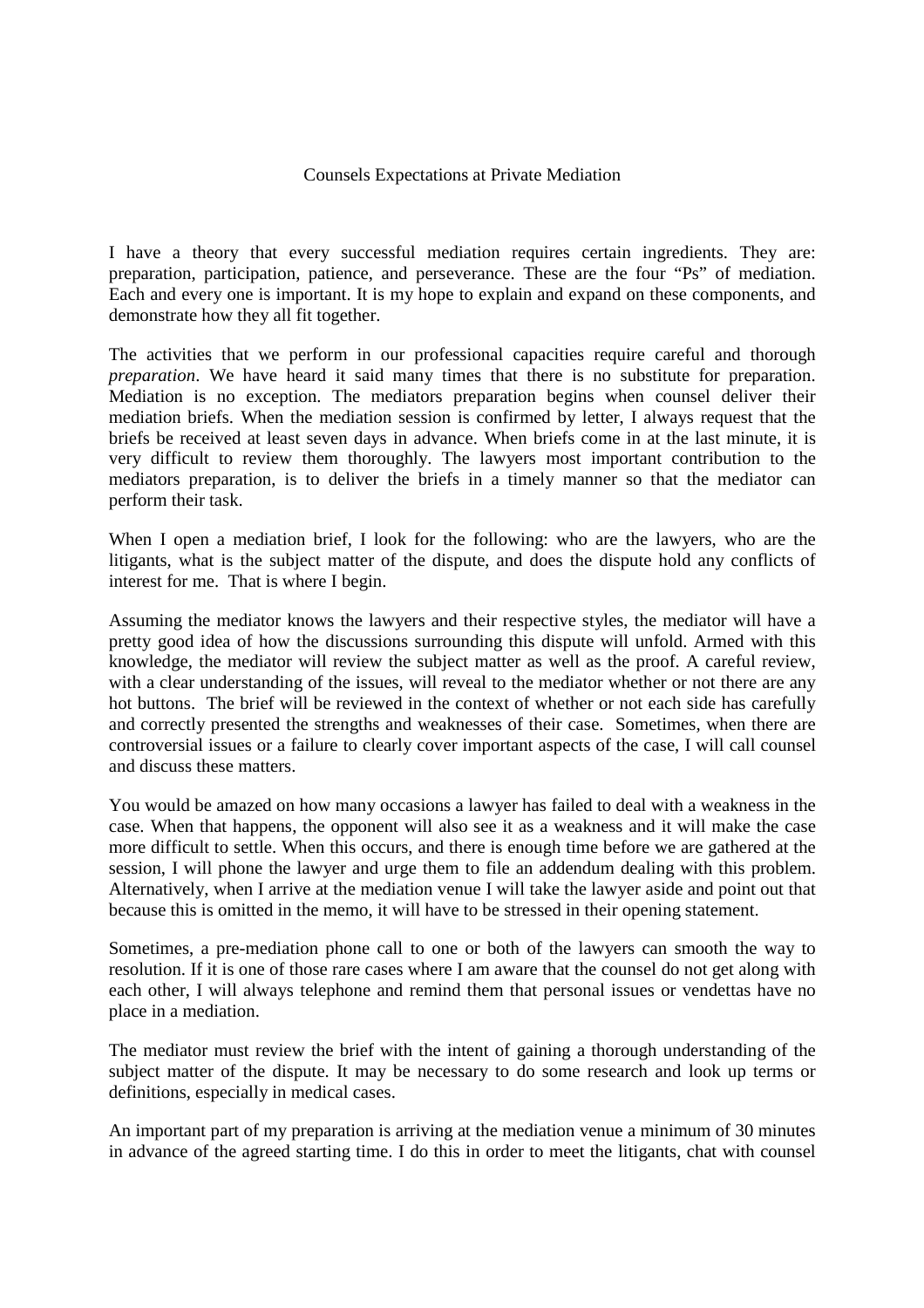privately, ask the lawyers whether there have been any settlement discussions and their nature and extent, and to get a feel for how the individuals will approach the case. It is a good opportunity for me to make suggestions on negotiating strategy and how they might deal with certain evidentiary issues that could be controversial.

It is very important for the mediator to meet the litigants, or as I like to call them the civilians. The most important quality that a private mediator must possess is the ability to engage the litigants. As the day wears on, this can become a crucial necessity when unusual tactics must be employed to keep the mediation going. So I will meet the civilians, ask them questions about their backgrounds, occupations, where they grew up, what their hobbies are, and other things of that nature. It is important that the civilians have a good impression of the mediator and at the very least, have faith in the mediators approach. If the mediator engages successfully with the litigants they will have both confidence and trust in the mediator's judgment.

At this initial meeting with the litigants, the mediator will also have an opportunity to determine whether or not certain issues must come out in the opening session. For example, in a personal injury case the plaintiff may need to have a catharsis, or very simply an opportunity to be heard. Other issues may come out in this meeting, which will assist the mediator in making determinations about how the opening session should be conducted; or whether or not there needs to be an opening session at all.

I also use the preparation time before the mediation starts to meet everyone and ensure that all the right people are there. The decision-makers, the people with the authority to settle the case, must be present at the mediation. If one of these key individuals is missing, decisions must be made as to whether or not to proceed, or to decide if the decision-maker can be contacted by phone.

A fundamental rule of the mediation process is that the mediator is responsible for the process; the lawyers are responsible for the result. I do not allow counsel to hijack the process. For example, if a lawyer thinks we shouldn't have an opening session and I am not convinced of the logic or the persuasiveness of their reasons, I will insist that an opening session takes place. If the lawyer does not agree, I simply withdraw from the mediation.

While I am on the subject of opening sessions, I have a very strongly held view that they are important. Even though mediation is a non-adversarial process, persuasion plays a very important part in the evolution of the settlement agreement. The best kind of persuasion is logic, and that will be front and center in the opening session. I always urge lawyers to use a low key approach, it is about salesmanship. You are selling the opposing litigant your theory of the case.

Sometimes when emotions are running high, or perhaps the litigants have a strong dislike for each other, the opening session can in rare circumstances be dispensed with, or set up differently. These decisions can only be made after the mediator has met the litigants and spoken with counsel.

Having met the litigants in a pre-mediation session, I sometimes form an opinion of whether or not the litigant's *participation* will make them a good witness. I always ask counsel whether their client will say anything in the opening session. Participation by the client is important, simply because if the client feels a part of the session they will be an active participant in the solution. The more a litigant participates in the mediation session and/or the caucus, the higher their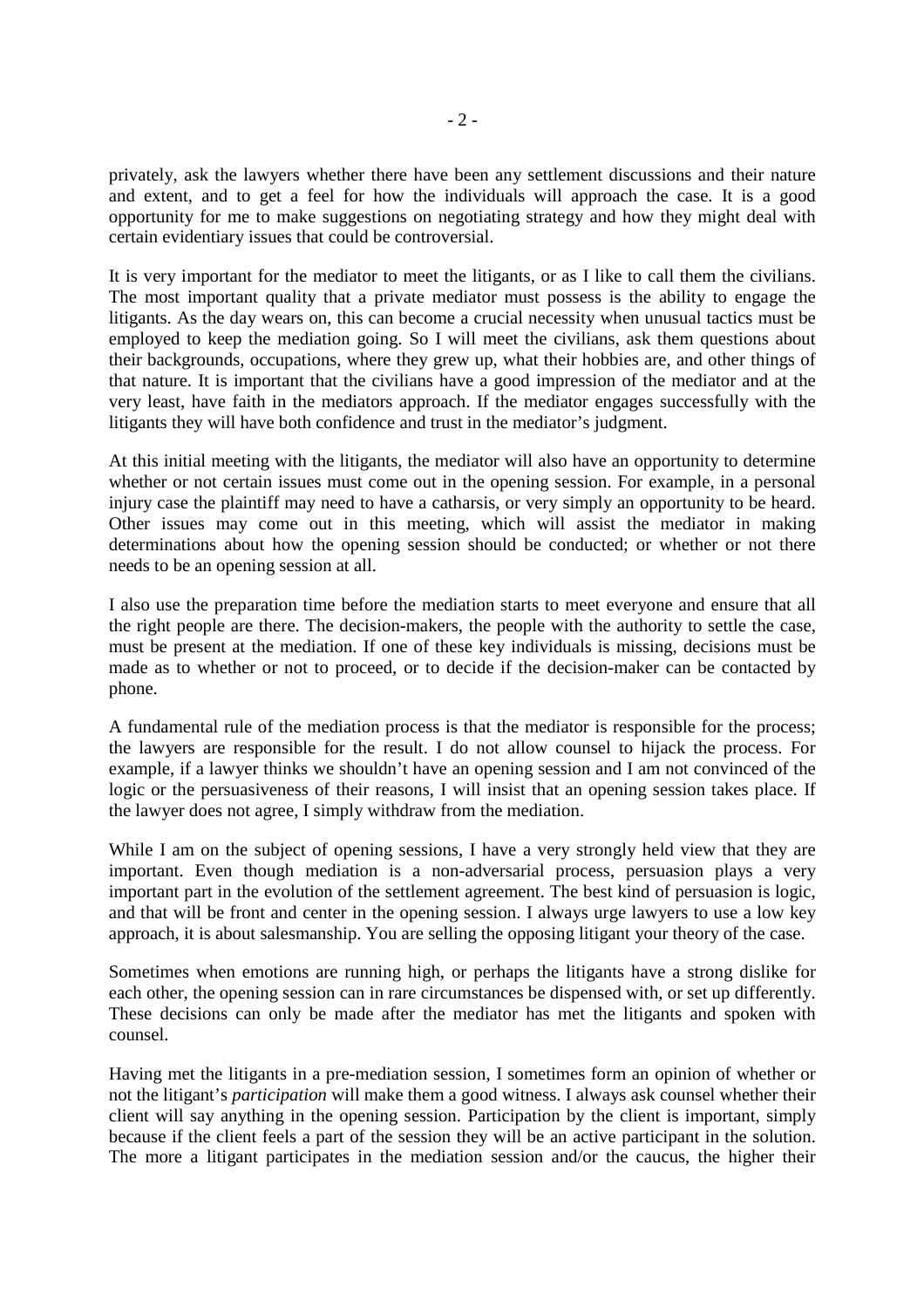confidence will be in both the process and the settlement. At the end of the day, the lawyer has a happy client and a settled case.

In the opening session, the mediator sets the stage for participation by first introducing everyone at the table and explaining their roles. It is necessary to explain the mediation process to the civilians in order to help them feel comfortable at the session. It is important to make clear that the process is informal, that they are encouraged to participate, and that everything that is said is protected by the principle of confidentiality. This should be gone over carefully. The rules of caucusing must be discussed and explained. It should be understood that the litigants are free to ask questions at any time, whether in open session or in caucus.

After the opening session is completed, I always begin a series of caucuses. It is during caucus that the mediator has an opportunity to test the strengths and weaknesses of each sides' case. I tend to do this by simply asking the lawyer how they will prove a particular component of their case, or how they will deal with the allegation that their opponent is making. Most lawyers do not want the mediator to express an opinion about the case, particularly in front of the client.

Often the mediator is a negotiating coach. The mediator will make this discovery during the first caucus. The negotiations that are conducted at mediation are really an exchange of messages. The best kind of negotiating is principled, because it can be defended and explained. Every settlement proposal that is made between the opposing parties sends a message to that litigant. A ridiculously high offer made by a plaintiff to a defendant, will result in a ridiculously low offer coming back. I try to convince lawyers not to do that. If it is an extreme proposal I will say to a lawyer; I value my credibility too much, if you want to make that offer I will go with you into the other room and you can present that proposal.

Sometimes during caucus, it will become obvious to me that counsel for the plaintiff is having problems managing their clients expectations. On some occasions, a lawyer may even indicate to me prior to the mediation that he needs my help with this issue. In the former situation where I suspect there is a problem, I will go down the road of assisting the lawyer to manage the client's expectations.

There is a lot of downtime at a mediation, making *patience* an important part of the process. The mediator must remain calm at all times and exercise a great deal of patience. It is important for the mediator to communicate this concept to the civilians. Downtime time can be used to engage the litigants, as the more information the mediator has the better equipped he or she is. Sometimes mediations can be quite long. They cannot be rushed. A mediation is like baking a cake, it must remain in the oven for the right amount of time. If you take it out too soon, it will fall flat. If you leave it in too long, it will burn. Every time I have tried to take a shortcut during a mediation, it has backfired.

For example, in a personal injury case where the plaintiff requires a catharsis, it can't be rushed. It may take 50% of the mediation time, but the case can't be settled without it occurring.

An important quality for a mediator is *perseverance* and the ability to deal with adversity. During the course of the mediation, the mediator will encounter obstacles to resolution. These are challenging. The mediator must be able to keep the parties talking; as long as they are there in the mediation room and still talking, a resolution is possible. This is when the work that the mediator has done establishing rapport with the litigants will pay off. The litigants have come to